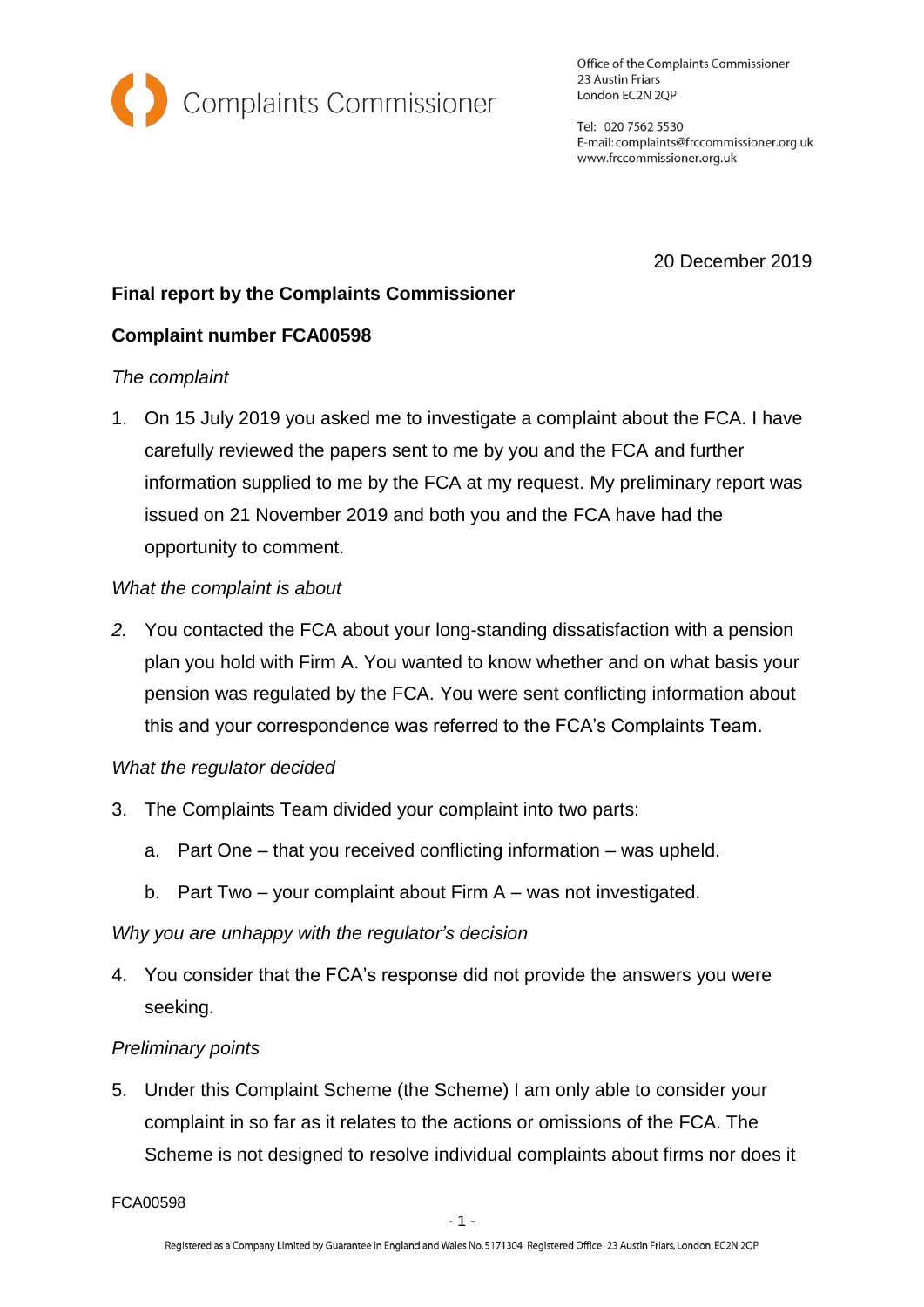cover either the Financial Ombudsman Service or the Pensions Ombudsman, both of whom you have approached about Firm A. You can find the Scheme rules on my website:<http://frccommissioner.org.uk/complaints-scheme/>

6. I have, however, asked the FCA to make further enquiries of the FOS and the Pensions Ombudsman as part of my investigation into your complaint.

### *My analysis*

- *7.* The underlying basis for your complaint is your dissatisfaction with a pension policy you took out with Company B and which was later taken over by Firm A. As well as approaching the FCA, you complained about Firm A and this policy to the FOS in 2015. Your complaint was not upheld by the FOS, although you dispute the basis for this. You also approached the Pensions Ombudsman, although they could not consider your complaint as it had already been considered by the FOS. You also continue in correspondence with Firm A itself about your pension benefits.
- 8. You approached the FCA because you wanted to know whether your pension policy was regulated. Your policy is a Section 32 (S32) Guaranteed Minimum Pension (GMP) plan. You were initially told incorrectly that the FCA does not regulate this type of policy. In a detailed letter to you dated 25 October 2018, Andrew Bailey, Chief Executive of the FCA, apologised for this error and confirmed that "*S32 plans are indeed regulated policies which fall under [FCA] supervisory oversight*". Unfortunately, when you continued to correspond with the FCA about your pension, its Consumer Contact Centre (now the Supervision Hub) repeated the incorrect position that your pension is not regulated. This was clearly very unhelpful and added to your confusion about your pension plan.
- 9. This aspect of your complaint was upheld by the FCA's Complaints Team and recommendations were made to improve Supervision Hub's knowledge management, training materials and communications, with feedback provided to relevant staff. You were also offered an apology and an *ex gratia* payment of £50 by the Complaints Team. I consider that this was an appropriate response to this aspect of your complaint.
- 10. The FCA's Complaints Team declined to investigate what it identified as your complaint about Firm A because it said that this did not relate to one of the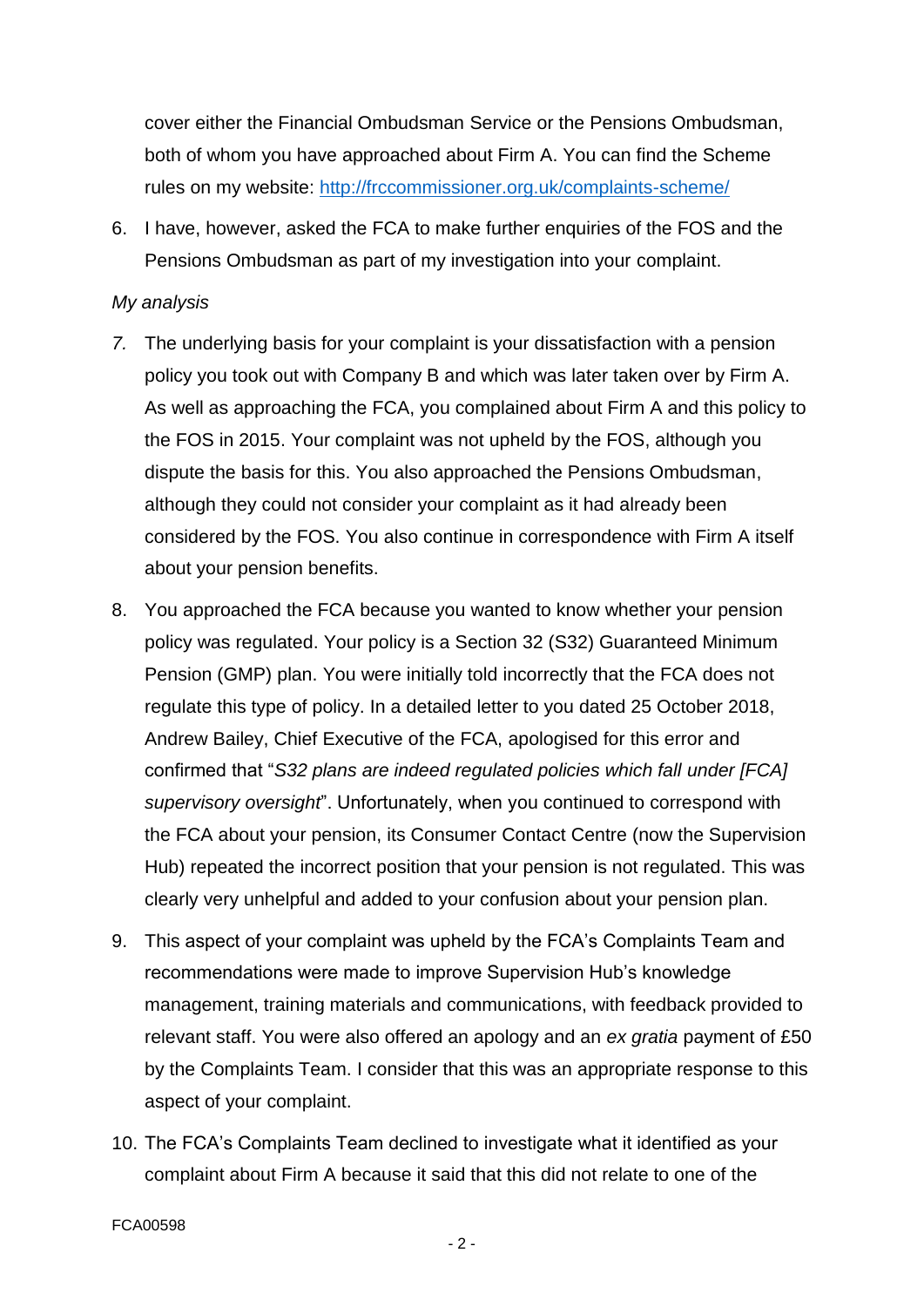FCA's 'relevant functions' as defined by the Complaints Scheme. In my view, this scoped your complaint too narrowly. It seems to me that in asking whether your pension was regulated by the FCA you were also asking 'what is the FCA doing about' the issues that concern you about your pension. This is confirmed by the detailed response provided to you by Andrew Bailey, and his indication that the FCA "*will fully consider any further information you provide in our ongoing supervision of* [Firm A]". The Complaints Team also asked you for permission to contact the FOS and the Pensions Ombudsman to find out more but then did not follow this up. As part of my investigation, I asked them to do so and I have now had sight of the FOS's decision on your complaint dated 30 September 2015, and copies of emails about your complaint to the Pensions Ombudsman.

- 11. The FCA has told me the following about your complaint to the FOS:
	- a. The Financial Ombudsman Service's Adjudication letter to [you] confirmed that [Firm A] has been willing to pay GMP at the maturity date of October 2014, with [your] fund value being in excess of GMP… [The letter] gives the same explanation as Andrew Bailey's letter to [you] in relation to (withprofits) fund performance and eligibility for tax free allowance. We understand that [you] would like to receive a lump sum. This would require the policy to be transferred to another provider which would be willing to pay it as a lump sum, as explained by the Financial Ombudsman Service. [You] would need to seek mandatory advice since [your] fund value is in excess of £30,000.
	- b. The Financial Ombudsman Service's Final Adjudication letter states that the '*Financial Conduct Authority had confirmed in 2014 that it had no concerns with [Firm A's] operation of its with-profits fund*'. Although the FCA did not issue a public statement to this effect, the Financial Ombudsman Service has located and supplied an email from the FCA dated 22 May 2014, stating that:

*Supervision have advised that we do not have supervisory issues with [Firm A's] with-profits management in general and there are no current supervisory actions targeted to that area.*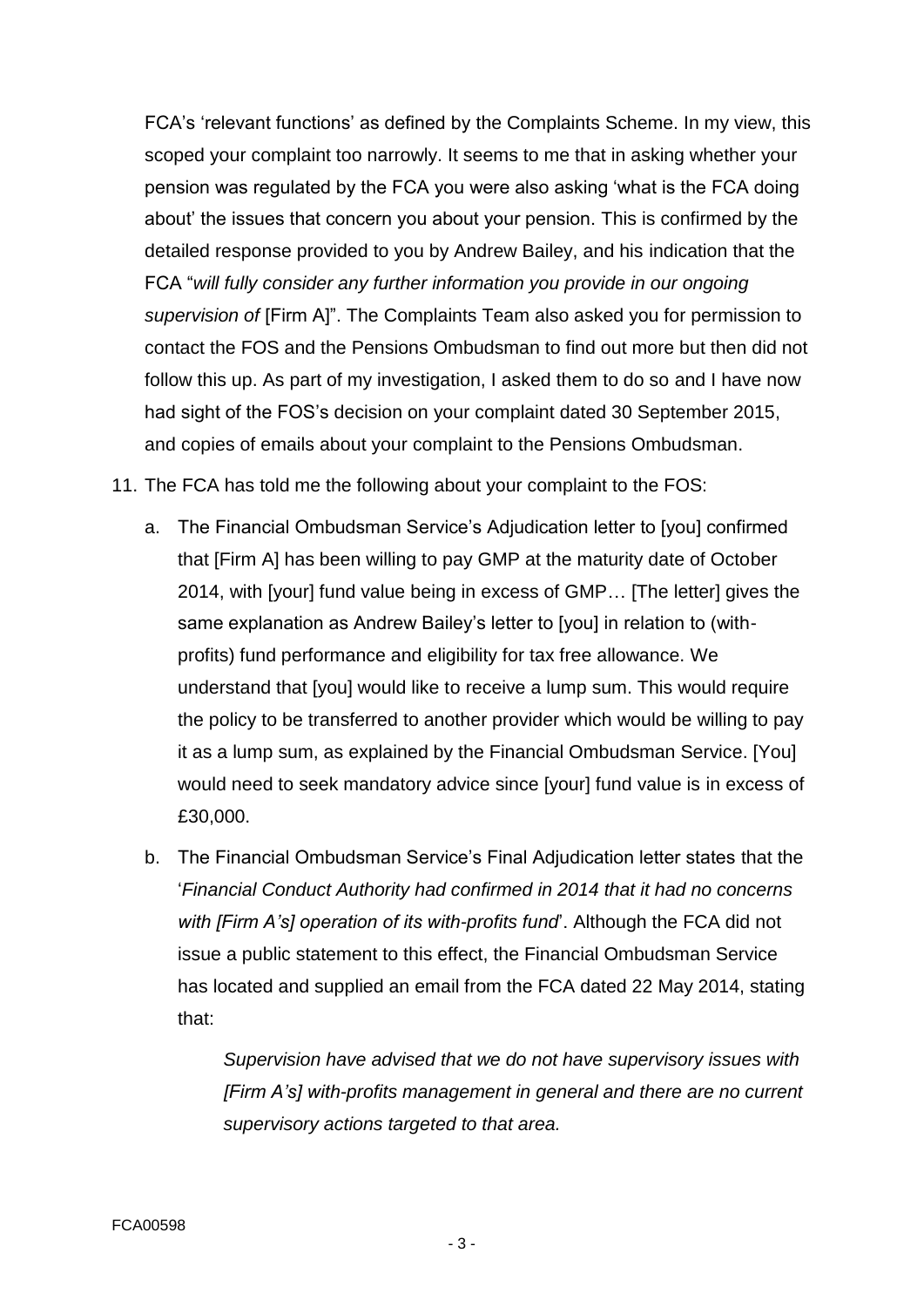- 12. I also asked the FCA to provide me with up to date information about work it has done concerning S32 pension plans in general and its supervision of Firm A. Some of the information I have seen is confidential and cannot be shared with you. This is because section 348 of the Financial Services & Markets Act 2000 (s.348 FSMA) classes some information the FCA holds about firms as confidential, and restricts how that information is dealt with. What I can tell you is that the FCA has carried out work on the fair treatment of with-profits customers in relation to Firm A. In addition, the FCA has recently carried out (29 March 2019) a market-wide thematic review of the treatment of with-profits customers. The findings can be found here: [https://www.fca.org.uk/publication/thematic](https://www.fca.org.uk/publication/thematic-reviews/tr19-03.pdf)[reviews/tr19-03.pdf.](https://www.fca.org.uk/publication/thematic-reviews/tr19-03.pdf)
- 13. Although I consider that the FCA's Complaints Team scoped your complaint too narrowly, I am satisfied that it did not have to provide you with detailed information about its supervision of Firm A. As Mr Bailey explained to you, the FCA welcomes information that assists with the FCA's supervision of firms, but it is unable to provide feedback about action it may or may not have taken. I realise that this leaves you with many questions about your pension that you feel have not been answered satisfactorily, but as explained in paragraph 5 above, this is not something I can help you with under this Complaints Scheme.
- 14. In your latest correspondence with me, you have again referred to the fact that you were told that your pension is not regulated, or is only partly regulated. You have also told me that you are now seeking £360,000 compensation from the FCA for '*over 15 years of stress and anxiety*' caused by your pension plan. In response to my preliminary report you have told me that Firm A has broken the FCA Principles of business: 1. Misleading 5. Market conduct 6. Customer interests 7. Communication and that you have asked the FCA for assistance without success.
- 15. I understand that you are very anxious about your pension and I agree that it was very unfortunate that the FCA told you twice that your pension was not regulated. It has apologised for this and offered you an *ex gratia* payment. However, I am satisfied that Andrew Bailey's letter set out the correct position about the FCA's regulation of your pension plan. I have also seen evidence of supervisory work the FCA has carried out that confirms this, as set out in